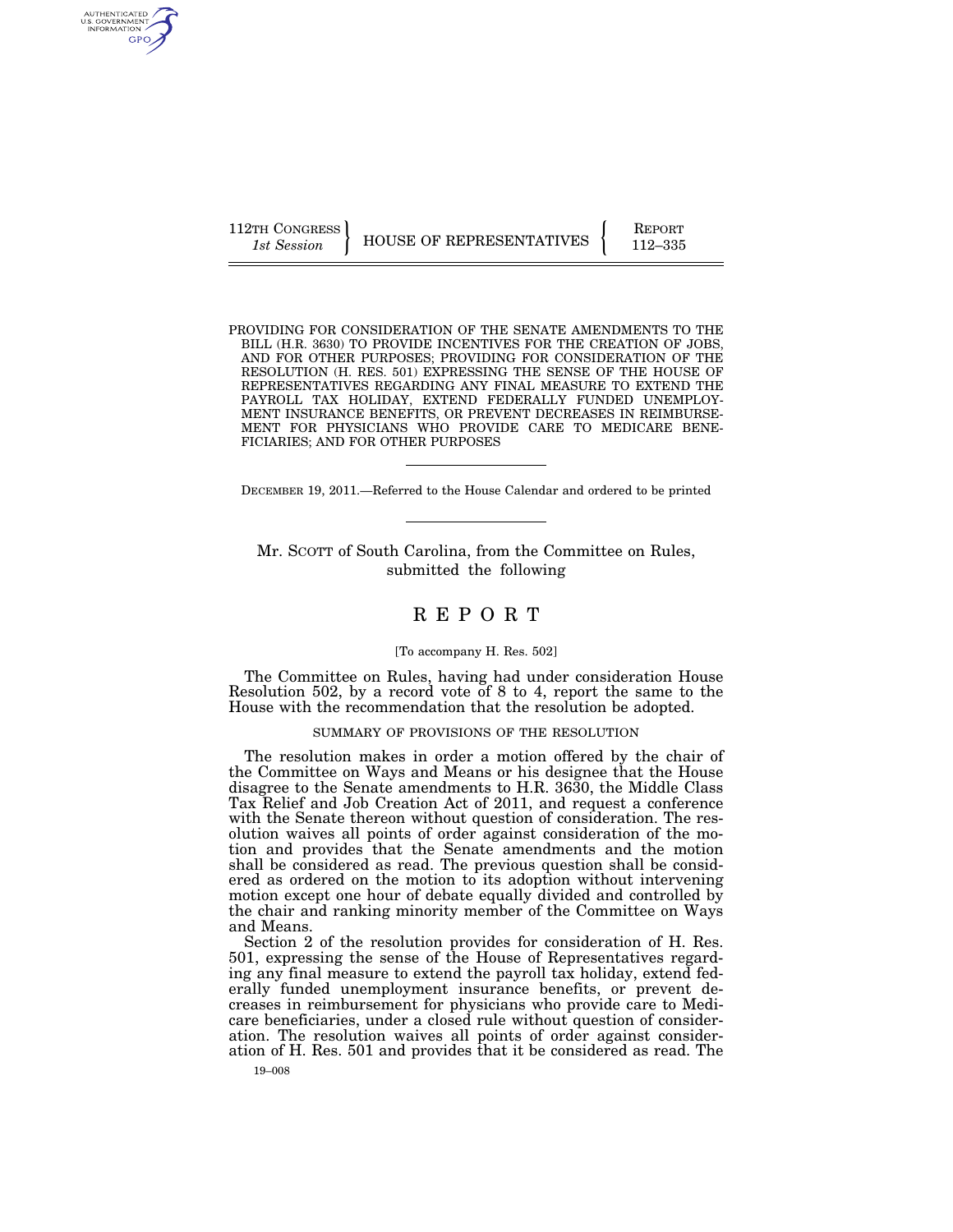resolution waives all points of order against provisions in H. Res. 501. The resolution provides one hour of debate equally divided and controlled by the chair and ranking minority member of the Committee on Ways and Means.

Section 3 of the resolution provides that during consideration of a motion to instruct conferees pending their appointment to a conference on H.R. 3630, the previous question shall be considered as ordered to its adoption without intervening motion except one hour of debate under clause 7(b) of rule XXII. Such motion shall be considered as read and shall not be subject to a question of consideration.

Section 4 of the resolution provides that during consideration of a motion specified in section 1 or 3 of this resolution, the Chair may—(a) notwithstanding the operation of the previous question, postpone further consideration of the motion to such time as may be designated by the Speaker as though under clause 1(c) of rule XIX; and (b) postpone the question of adoption of the motion as though under clause 8 of rule XX.

Section 5 of the resolution provides that the requirement of clause 6(a) of rule XIII for a two-thirds vote to consider a report from the Committee on Rules on the same day it is presented to the House is waived with respect to any resolution reported through the legislative day of January 17, 2012.

Finally, section 6 of the resolution provides that it shall be in order at any time through the calendar day of January 15, 2012, for the Speaker to entertain motions that the House suspend the rules as though under clause 1(c) of rule XV.

## EXPLANATION OF WAIVERS

Although the resolution waives all points of order against consideration of the motion offered by the chair of the Committee on Ways and Means or his designee that the House disagree to the Senate amendments and request a conference with the Senate thereon, the Committee is not aware of any points of order. The waiver is prophylactic in nature.

Although the resolution waives all points of order against consideration of H. Res. 501, the Committee is not aware of any points of order. The waiver is prophylactic in nature.

Although the resolution waives all points of order against provisions in H. Res. 501, the Committee is not aware of any points of order. The waiver is prophylactic in nature.

## COMMITTEE VOTES

The results of each record vote on an amendment or motion to report, together with the names of those voting for and against, are printed below:

#### *Rules Committee record vote No. 177*

Motion by Ms. Slaughter to, in lieu of the proposed resolution, make in order a motion to concur in the Senate amendments to H.R. 3630, with one hour of debate. Defeated: 4–8.